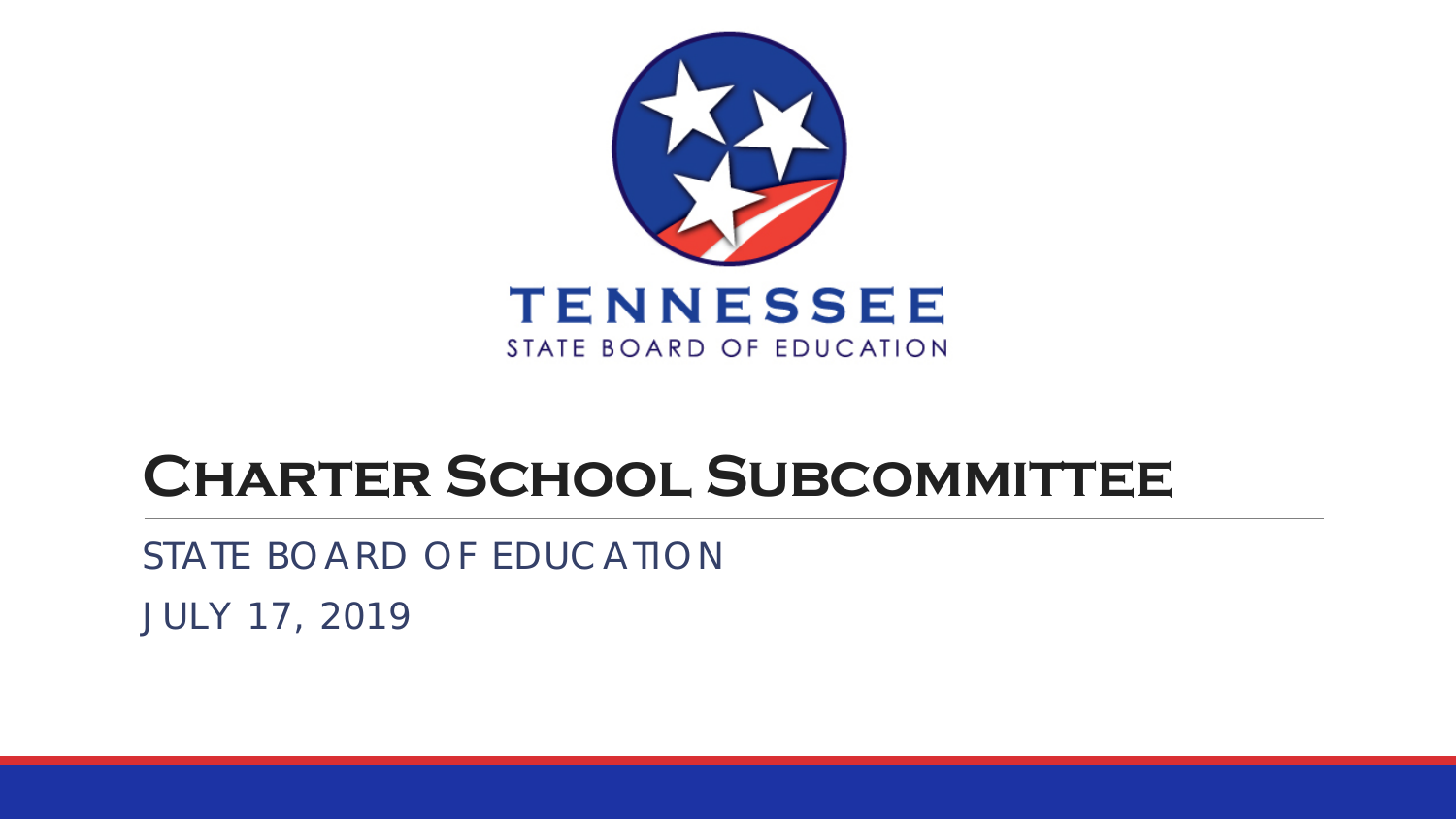# **Recap of PC 219**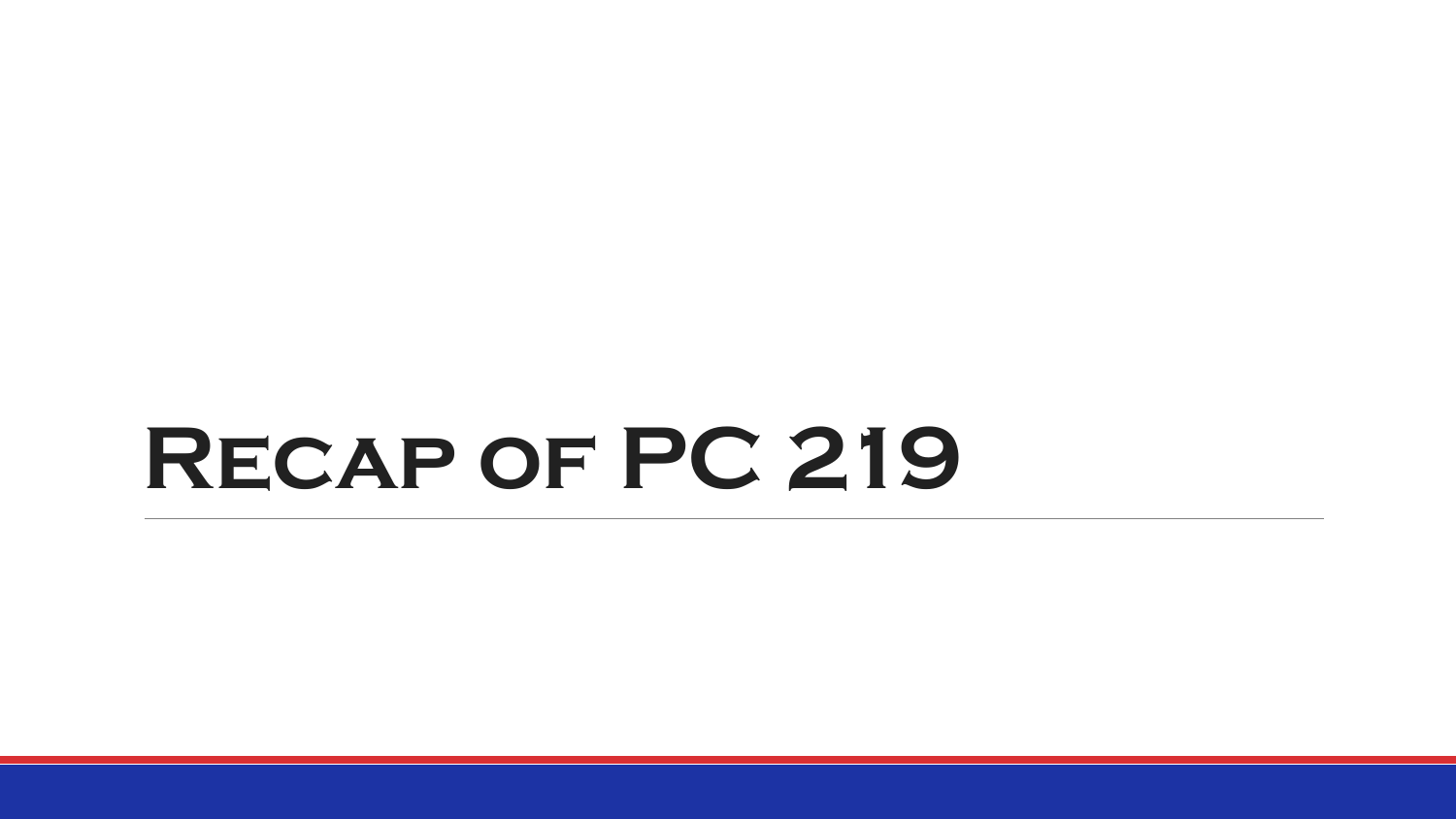### **Changes to the Charter Law**

Public Chapter 219 of the 111<sup>th</sup> General Assembly made the following major changes to Tennessee Code Annotated, Title 49, Chapter 13:

- Creation of the Tennessee Public Charter School Commission; and
- Granting the State Board the authority to evaluate authorizer quality.

Given these changes, several of the State Board's charter school responsibilities will be turned over to the Commission in 2021, including:

- **Serving as an appellate authorizer; and**
- Serving as the LEA for the State Board's currently operating charter schools.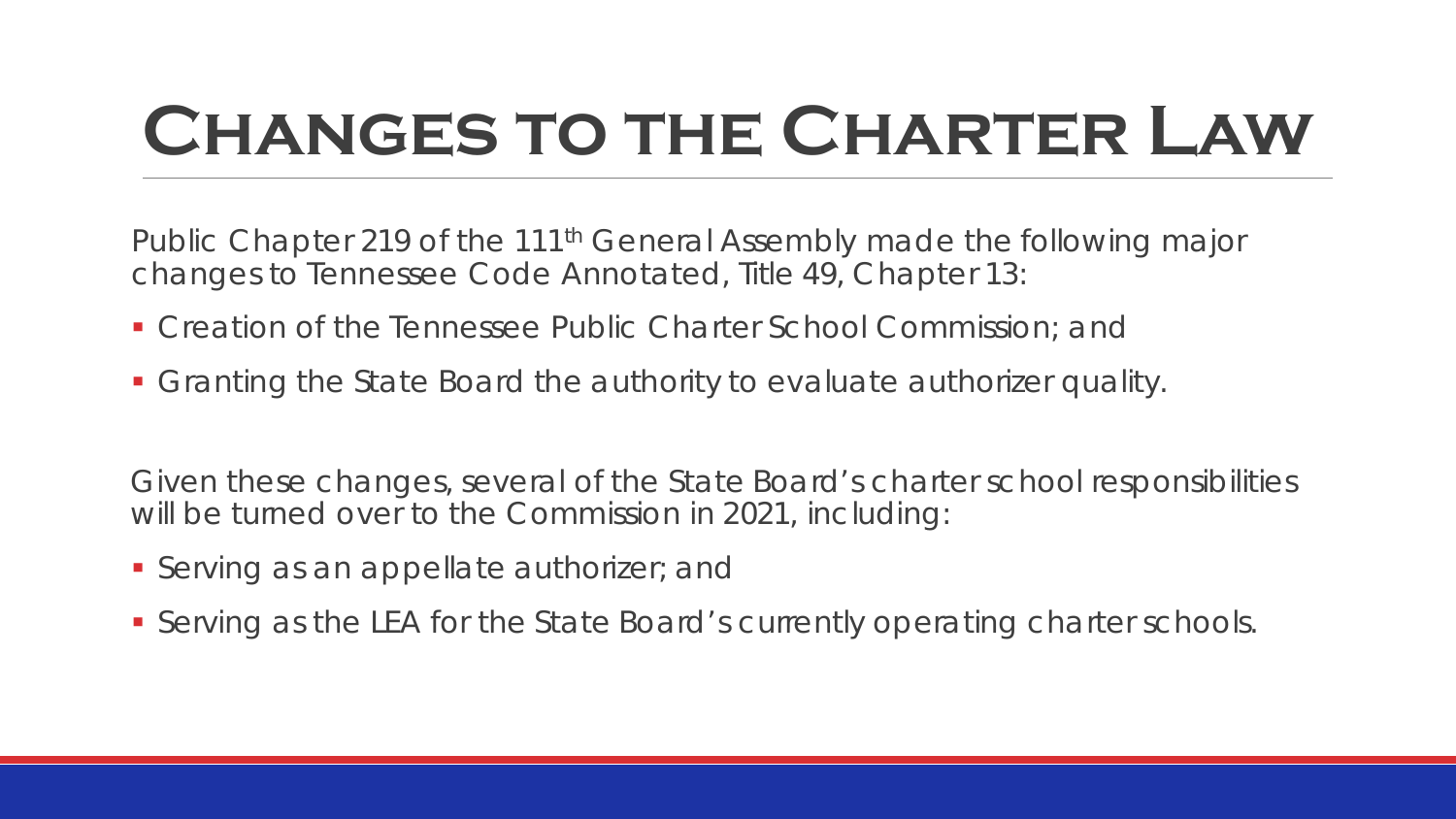### **Priority Timeline**

- By December 2019 Appoint all Commission members and hold organizing meeting
- By February 2020 Launch search and hire Executive Director
- By Spring 2020 Executive Director hires additional staff
	- **Priorities before Fall 2020: Attorney and appeal-focused staff**
	- **Priorities before January 2021: Federal programs, special populations, and finance staff**
- Fall 2020 Commission members/staff participate in State Board's new start appeal process
- January 2021 Commission's first opportunity to receive appeals
	- **First appeals may be renewal, revocation, or material modification petitions**
- August 2021 Commission's first new-start appeals season begins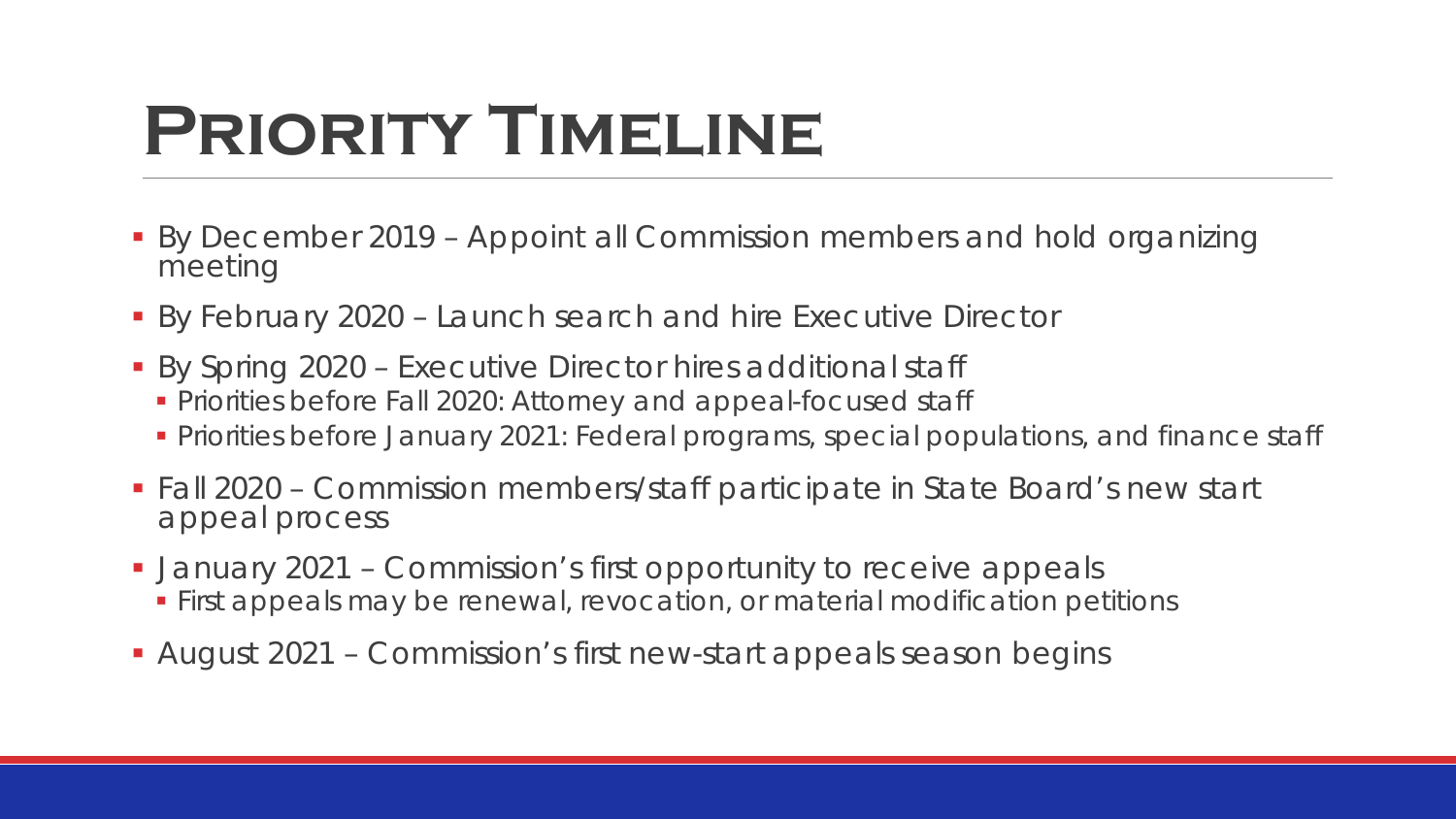# **Authorizer Evaluations**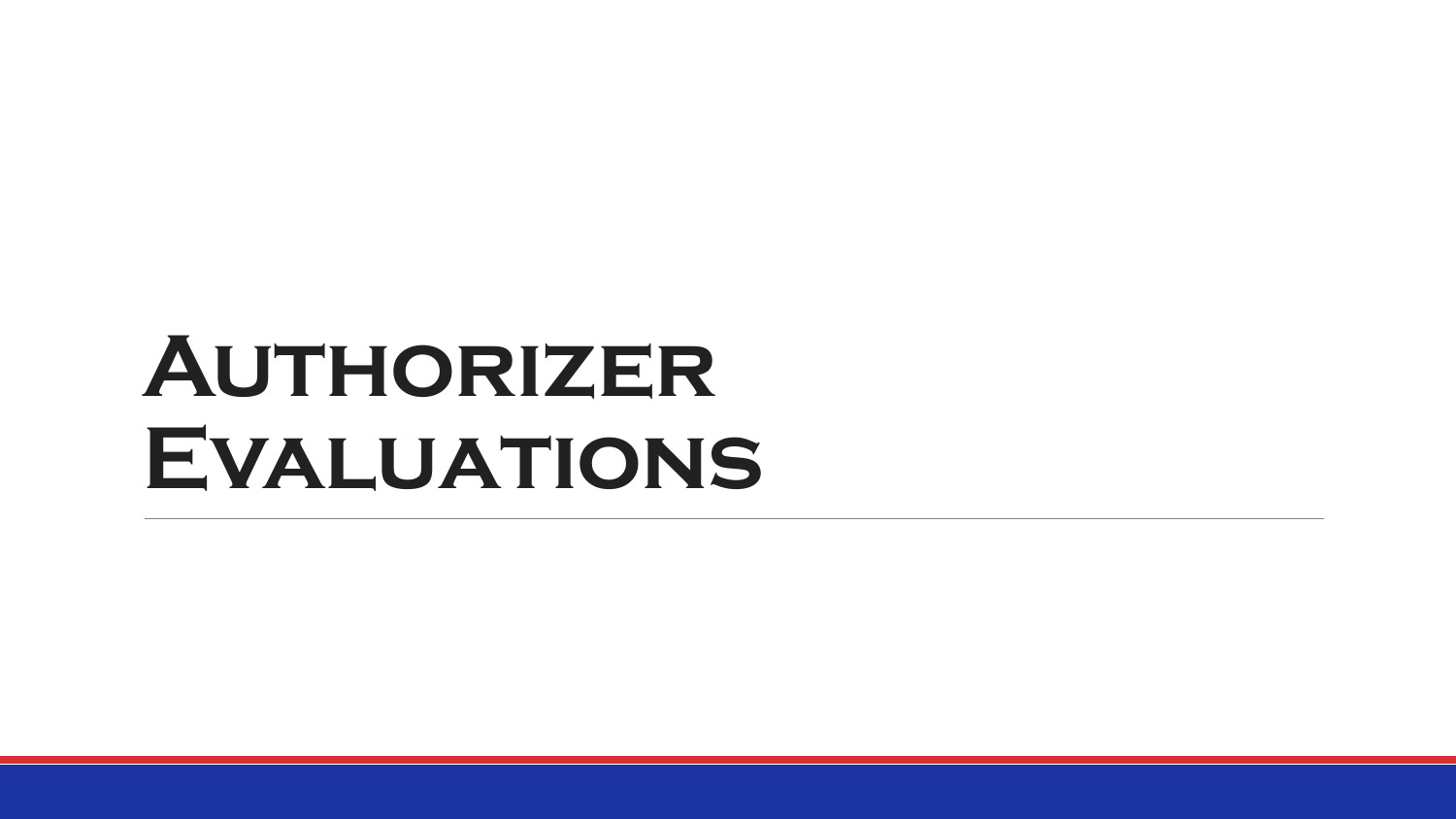### **Our Charge**

Public Chapter 219 of the 111<sup>th</sup> General Assembly granted the State Board the authority to evaluate authorizer quality by conducting "periodic evaluations of authorizers."

*The State Board's authorizer evaluations shall:*

- *Determine authorizer compliance with requirements of the Tennessee Public Charter Schools Act of 2002 (Title 49, Chapter 13) and the rules and regulations of the State Board; and*
- *Ensure alignment with the State Board's quality authorizing standards.*

Who will be evaluated?

- **All current district authorizers: Hamilton County, Knox County, Metro-Nashville Public** Schools, and Shelby County
- All statewide authorizers: Achievement School District and Tennessee Public Charter School Commission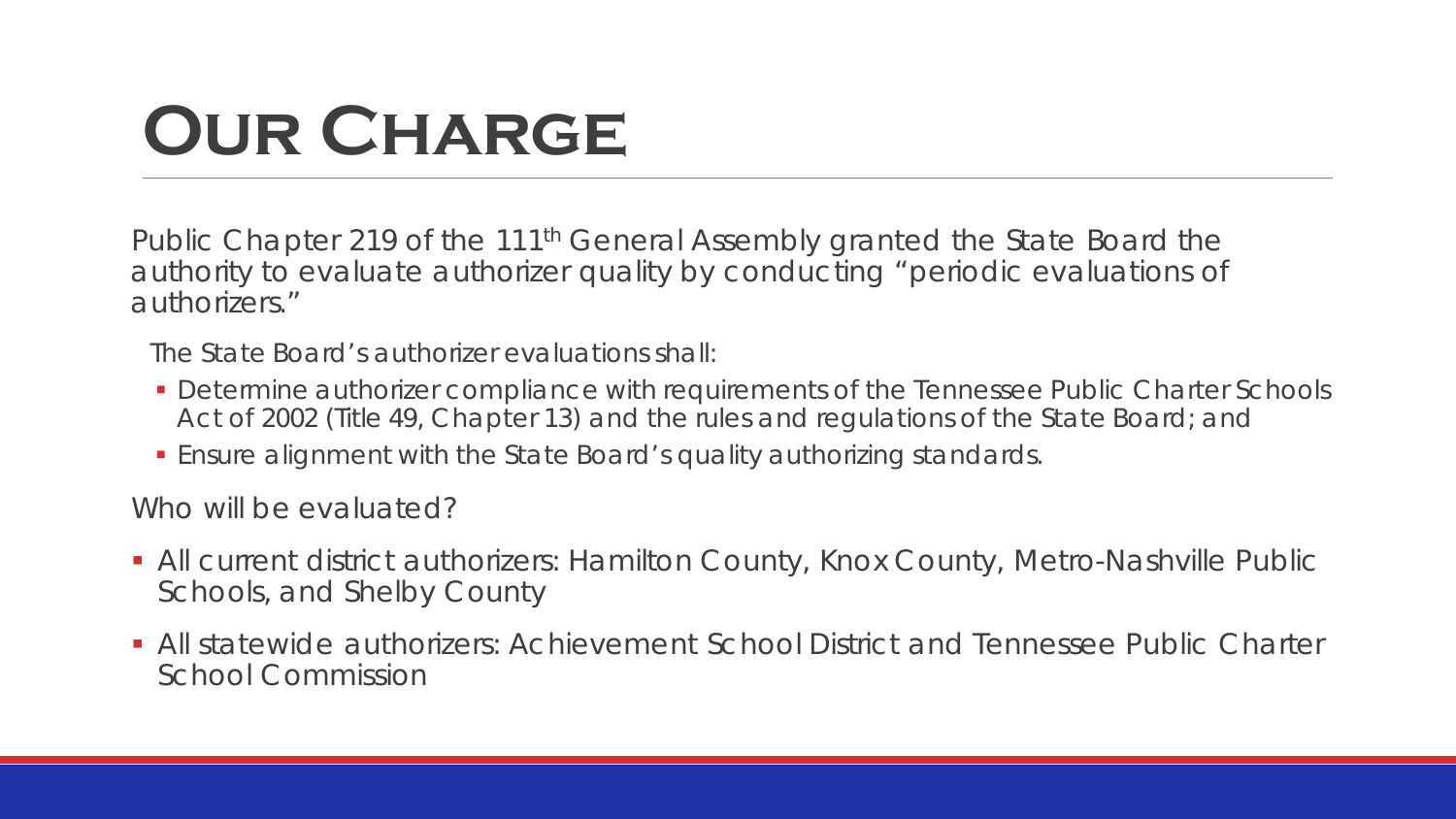### **Information Gathering**

- State Board staff has taken initial steps to connect with evaluators and stakeholders across the country to learn about their processes and pitfalls.
- At this point, the State Board staff has gathered information from the following evaluators and stakeholders:
	- **Minnesota Department of Education**
	- Ohio Department of Education
	- **Authorizers in Ohio and Minnesota**
	- **National Association of Charter School Authorizers**
	- **School Works**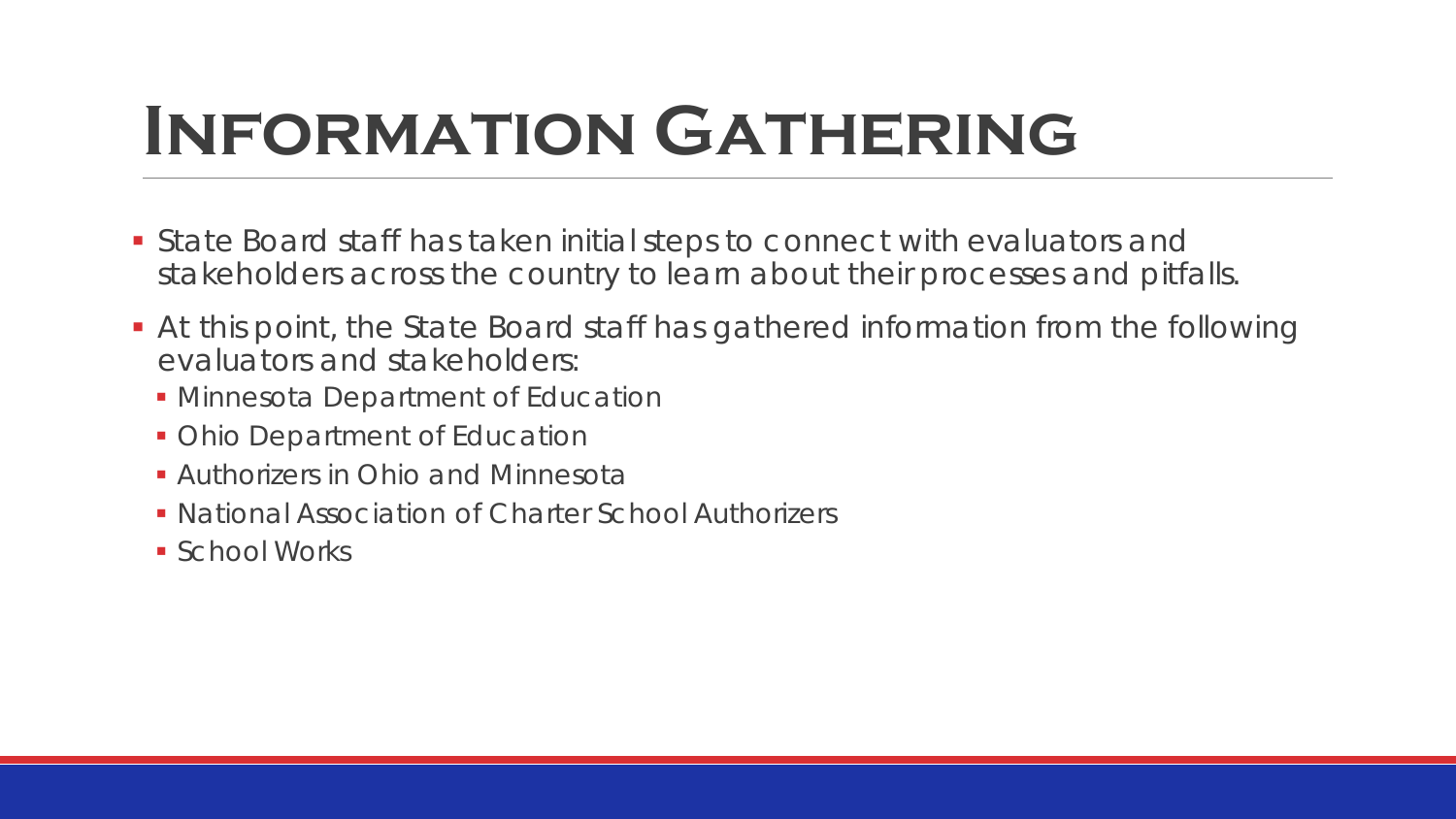### **Goals for Discussion**

- Gather initial feedback from the subcommittee on key questions as we begin the work on development of the evaluation system.
- We will have further touch points with the subcommittee and the full board as this work develops and to gather further feedback.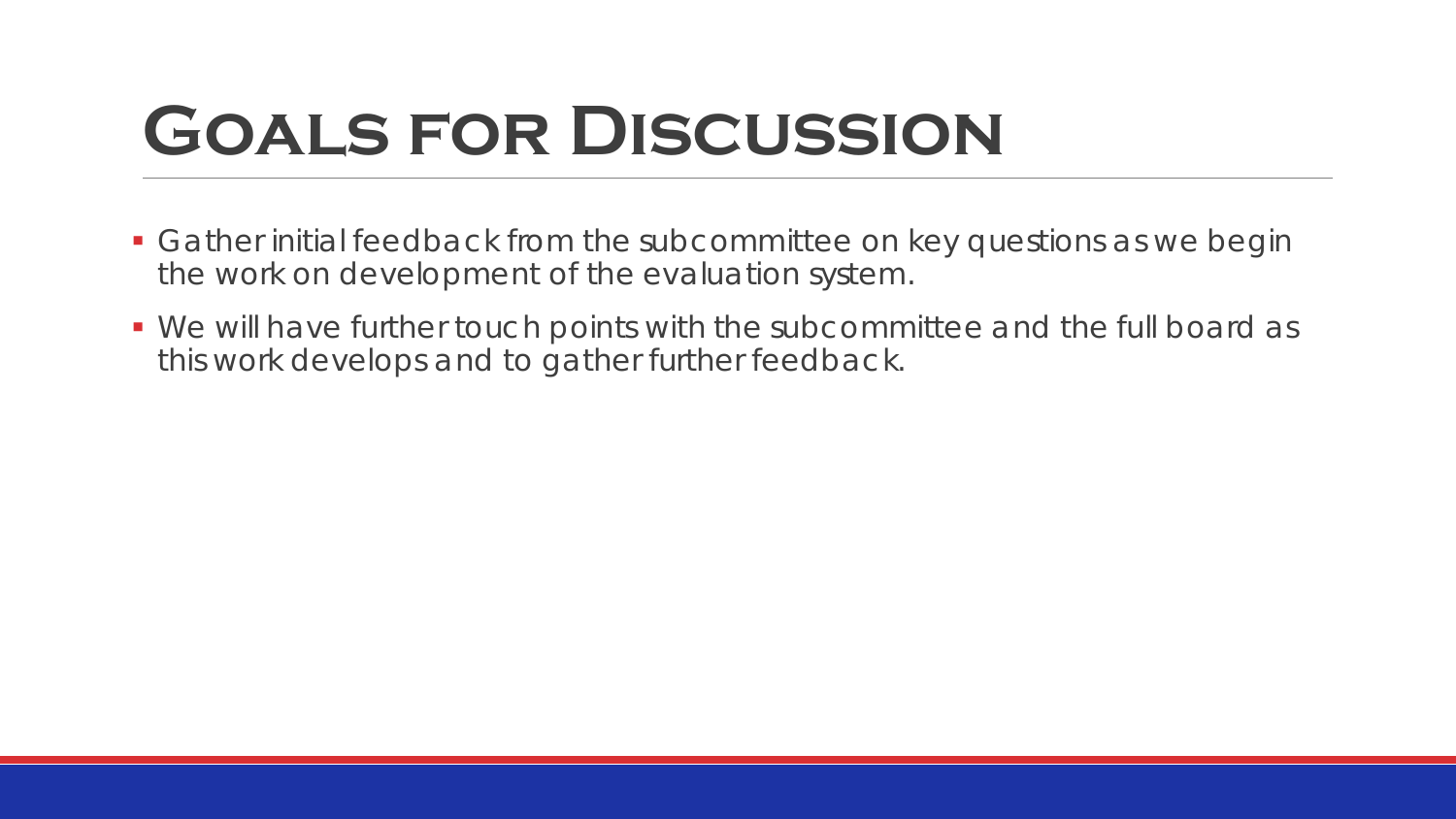- **1. How should we define "periodically" in terms of evaluations?**
- a.) Annually
	- Considerations: Would require significant staff capacity to focus on review process only. May not allow authorizers to apply feedback. Ohio operates on this evaluation timeline.
- b.) Every three years
	- **Considerations: Would allow for regular touch points with authorizers and time to implement** feedback. SBE staff preference and/or combination with a differentiated plan based on past evaluations.

#### c.) Every five years

- **Considerations: Would require less staff capacity and more time for authorizers to implement** changes. Minnesota operates on this evaluation timeline.
- d.) Differentiated based on past evaluations
	- **Considerations: Allows State Board the flexibility to determine criteria for evaluation** frequency. Can be used as a form of intervention.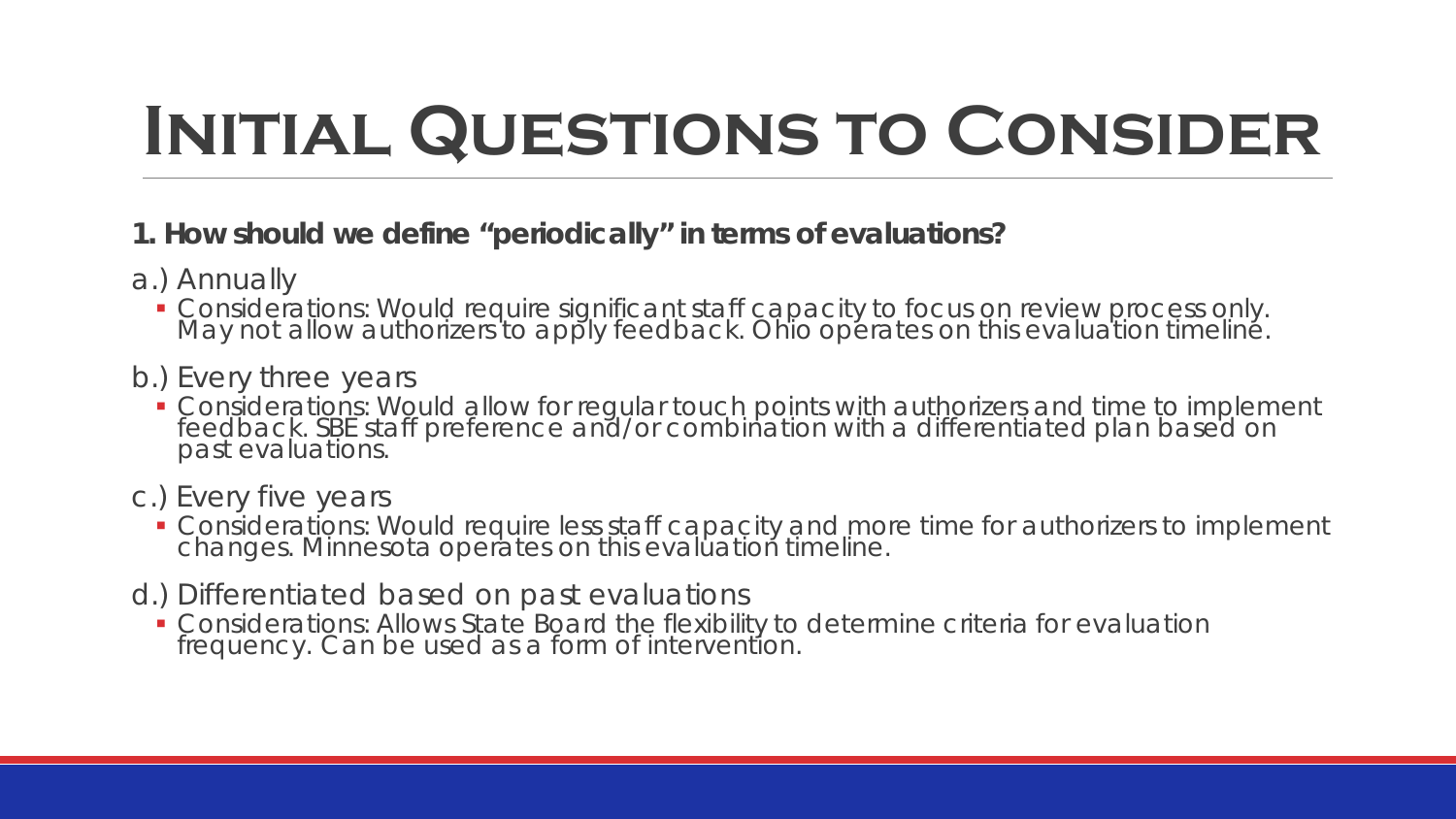#### **2. Who should participate in the evaluation?**

- a.) State Board staff only
	- Considerations: Would likely require an increase in staff capacity
- b.) A mix of internal and external evaluators
	- Considerations: Would require budget for contractors to participate as evaluators
- c.) A mix of internal and external evaluators with authorizers invited to participate
	- Considerations: Would require budget for contractors to participate as evaluators.
	- **SBE currently runs our appeals process this way and would be the preference. Including** authorizers as external evaluators would provide an opportunity for authorizers to understand our process and identify gaps on their own practice outside of their evaluation.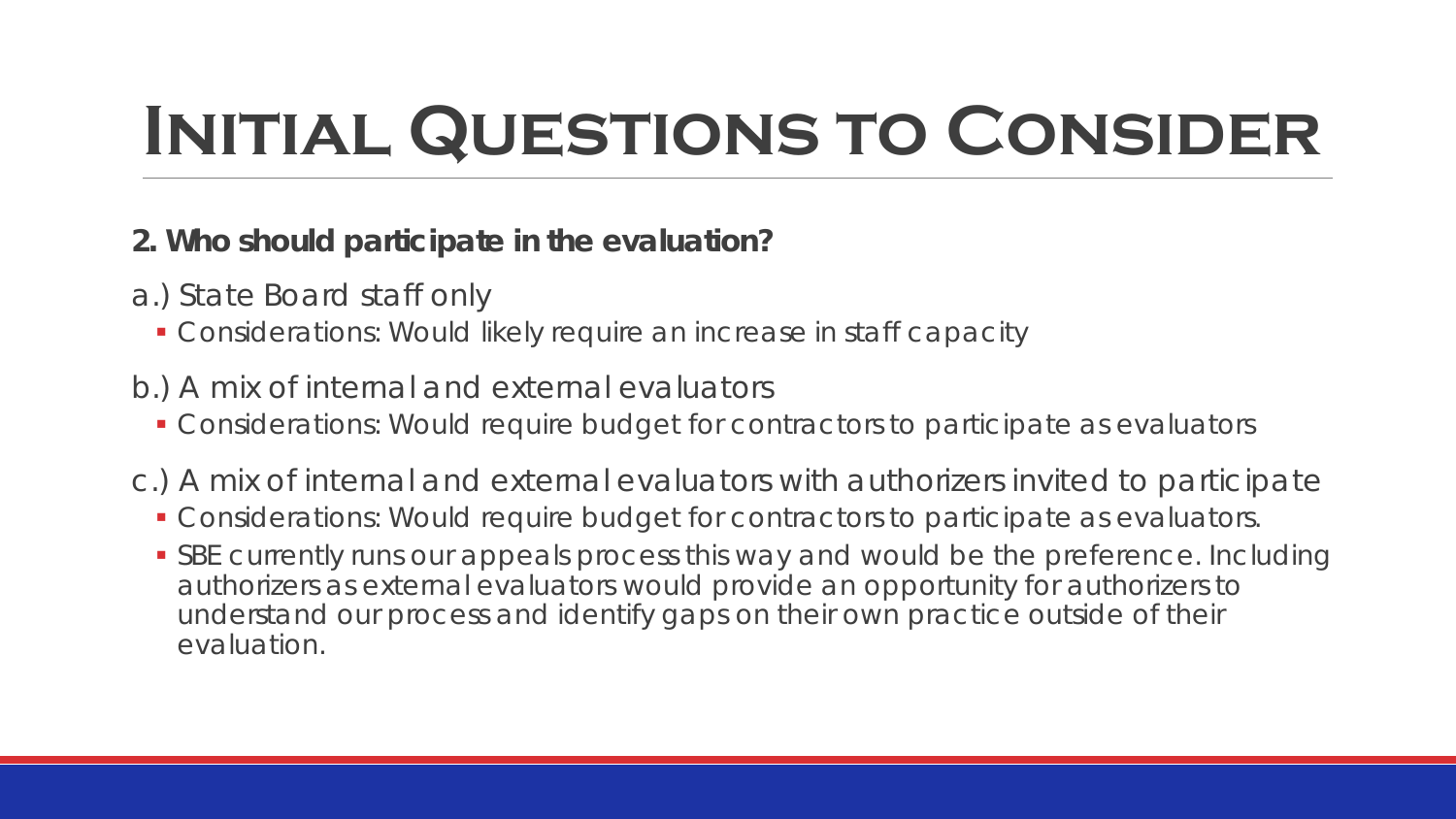**3. How should the evaluation weigh an authorizer's alignment with the Quality Authorizing Standards (a focus on the work of authorizing) vs. compliance with the Tennessee Public Charter Schools Act of 2002 (Title 49, Chapter 13)/ State Board rules/policies?** 

- a.) Weighed about the same
	- Ohio uses a version of this model which also includes an academic component.
- b.) Quality Authorizing Standards is weighed more than compliance
- c.) Compliance is weighed more than Quality Authorizing Standards
	- Example: Is the authorizer monitoring Title I compliance?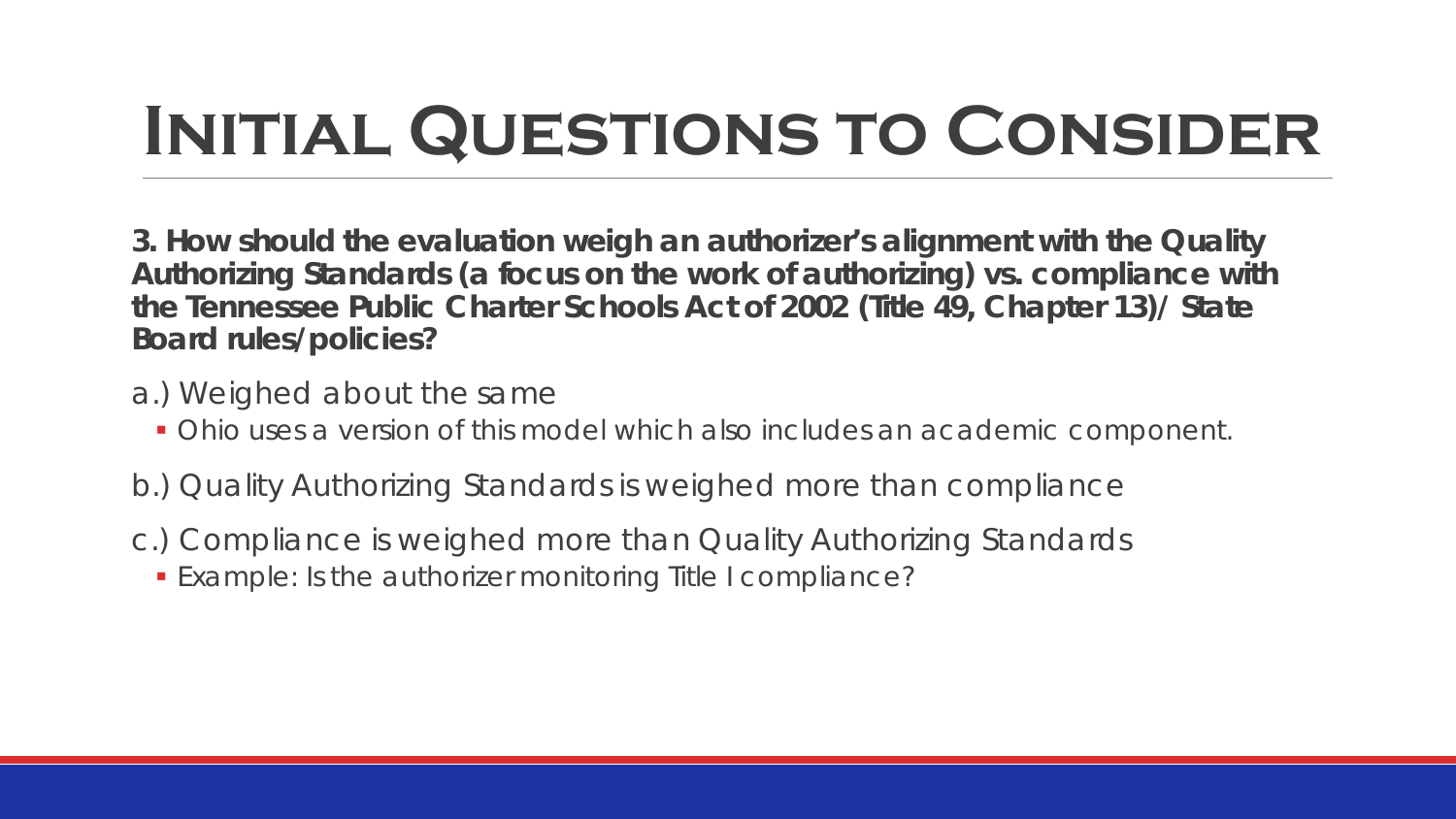- **4. Should the evaluation include:**
- a.) An on-site visit
- b.) Interviews with local stakeholders
- c.) A document submission review
- d.) A combination of all three
	- **SBE staff prefers this option.**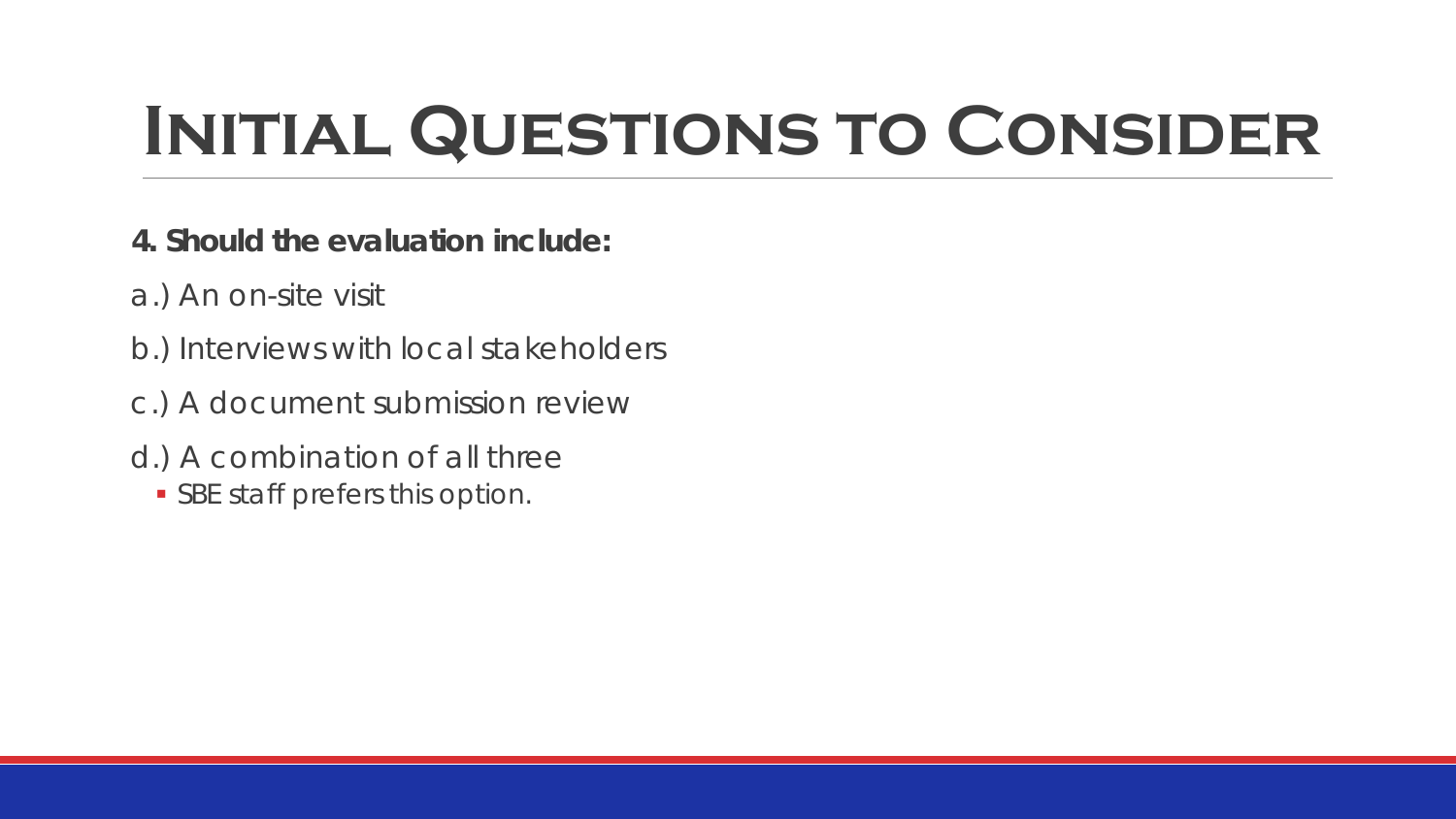- **5. Which stakeholders should be interviewed?**
- a.) Charter office staff
- b.) Sample of schools/governing boards
- c.) Local board of education members
- d.) A combination of all three
	- **SBE staff prefers this option.**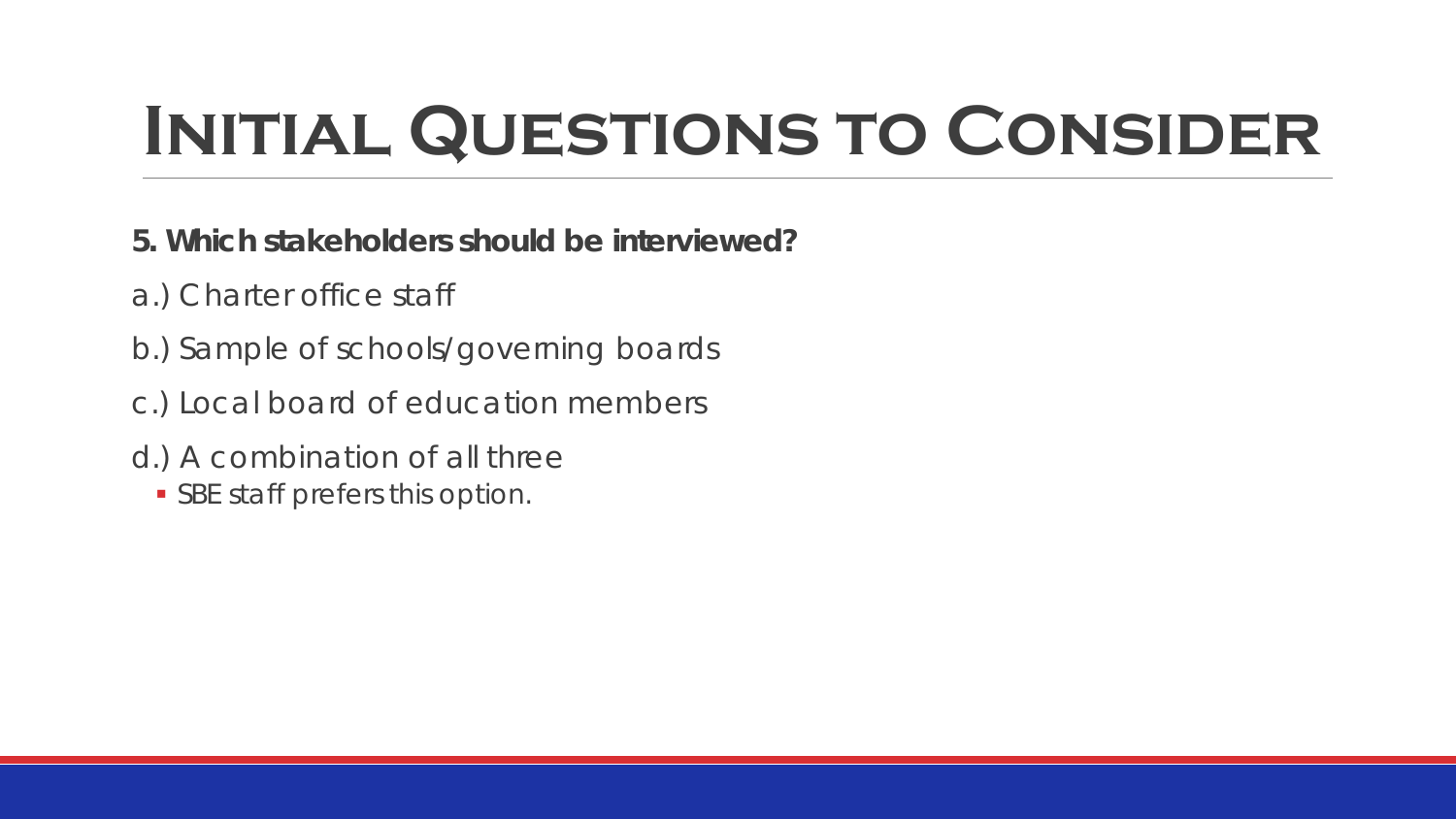**6. Should the State Board staff explore factoring school academic performance into an authorizer's evaluation?** 

- Considerations:
	- **How much responsibility for academic outcomes does the authorizer have?**
	- Should an evaluation focus more on the authorizer's response to their schools' academic performance rather than the academic performance alone?
- National Context:
	- Minnesota does not include an academic performance piece.
	- Ohio weights their academic performance portion of the evaluation based on total number of students. Evaluations cannot be completed until after test results are released.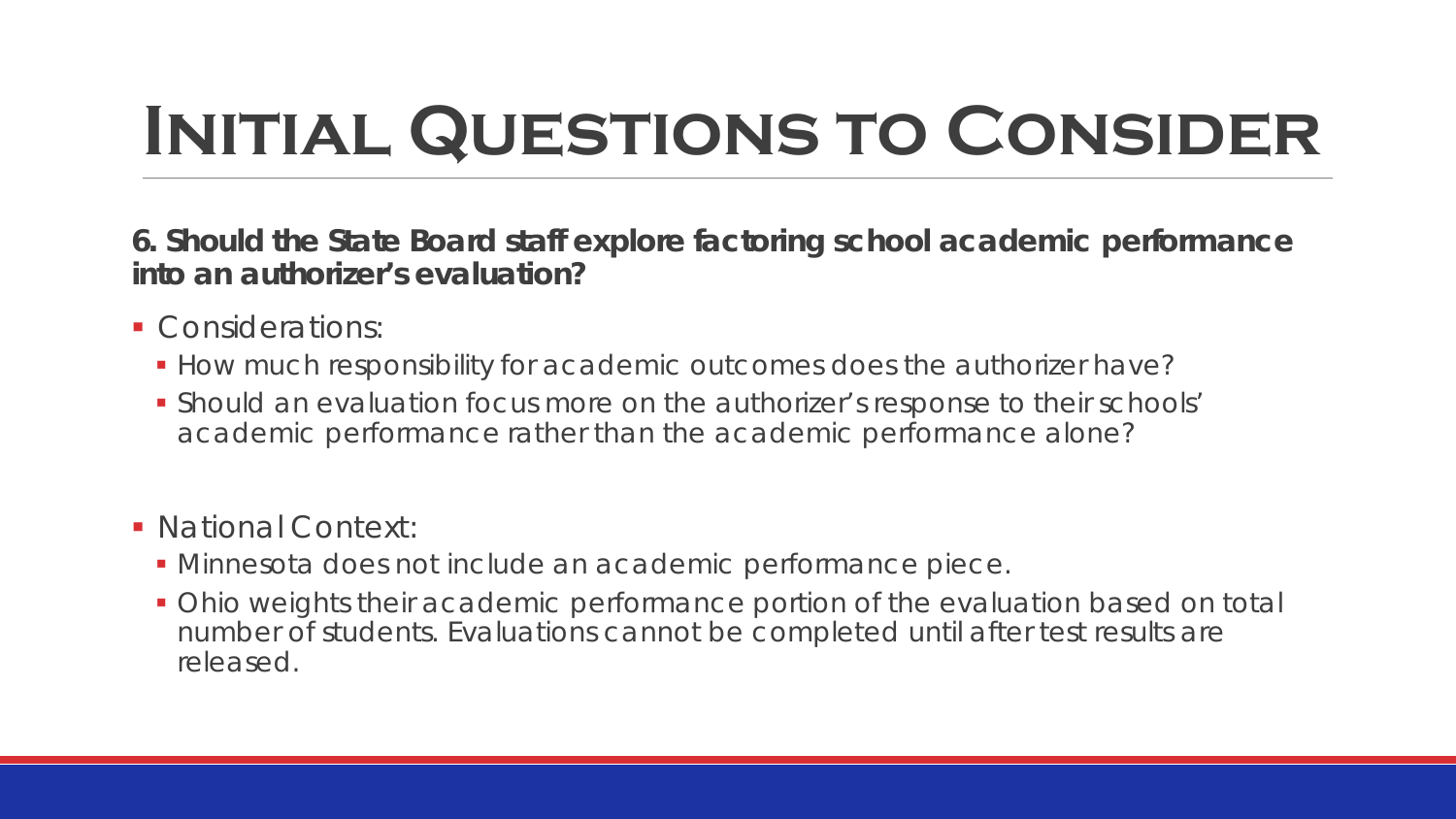- **7. Should State Board staff explore differentiation of an evaluation based on authorizer size?**
- Considerations:
	- Would an authorizer with 3 schools go through the same evaluation process as an authorizer with 50 schools?
	- Are there opportunities to differentiate? If so, where?
	- Is there a way to differentiate between minimum expectations and advanced practices?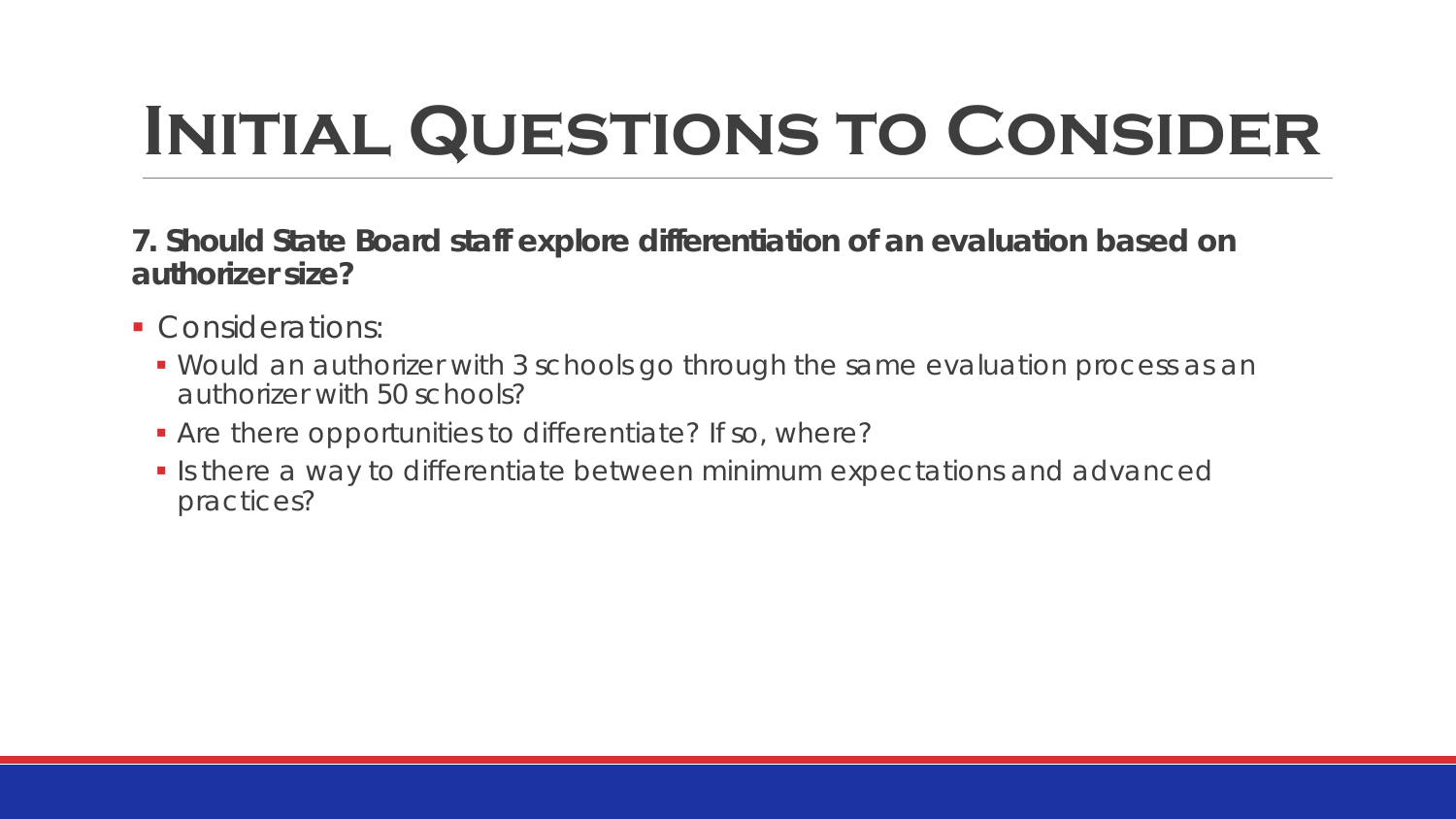**8. How should the State Board handle "complaints" outside of an evaluation cycle?**

- Considerations:
	- Staff capacity to handle scheduled evaluations in addition to any "complaints"
	- Want to stay within the State Board's statutory authority with regard to evaluations